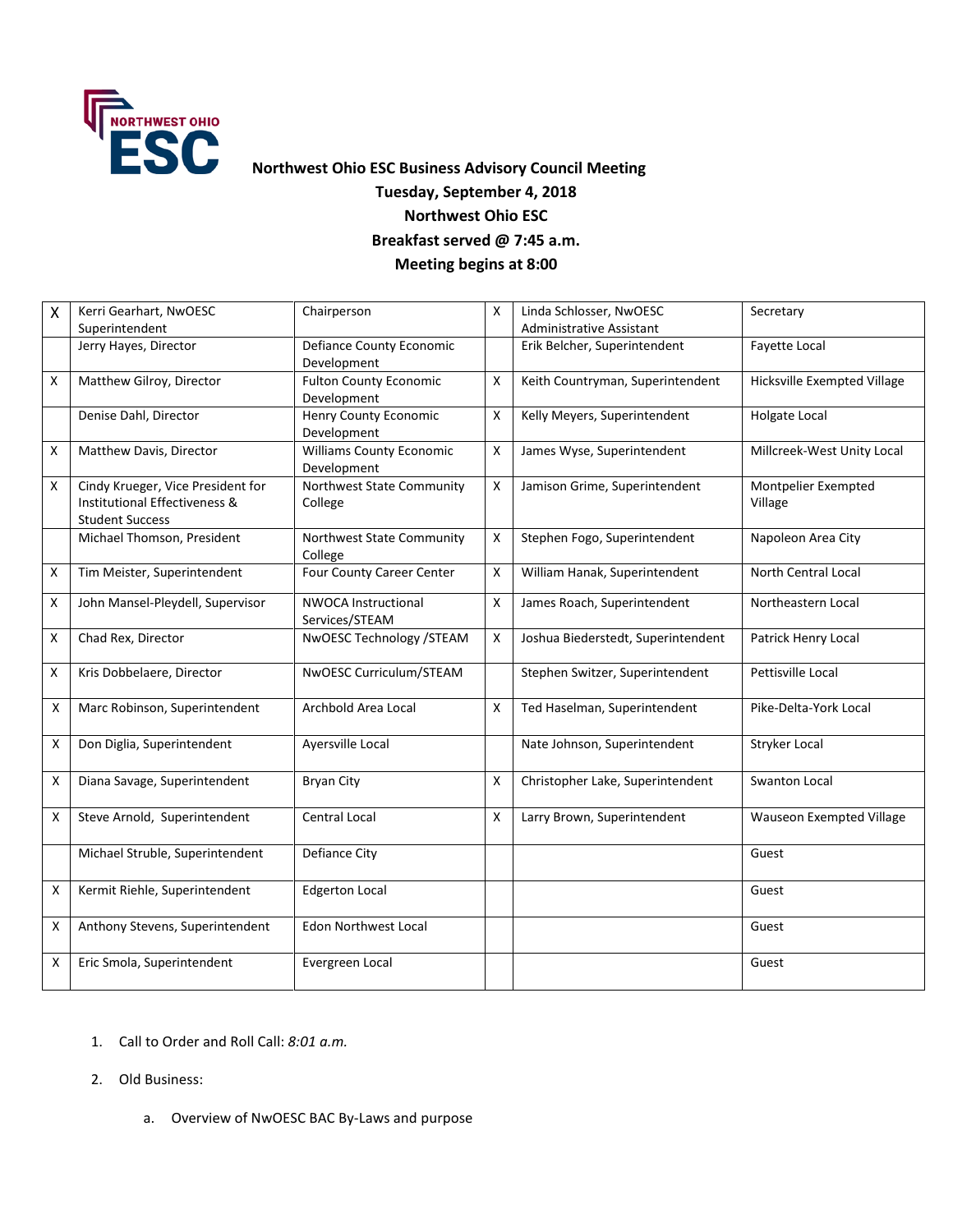-BAC Plan and guidelines handout was discussed -Guidance from ODE on purpose was reviewed

b. Business Advisory Plan submission to ODE via SAFE Account is required by each school district by 09/30/2018

*-Submission is under the 'forms' section -Possibility of no longer being a requirement if the district is aligned with an ESC*

c. Other

-*Kerri Gearhart introduced STEAM members and proposed inclusion into the council.*

- 3. Information Sharing related to Education and Business Collaboration Efforts:
	- a. Defiance County Economic Development Director
	- b. Fulton County Economic Development Director

*-Matt Gilroy shared that EDCs are non-profit organizations that are funded partly by the county, its cities and villages and partly by area businesses and organizations -Their focus is business growth/attraction and workforce/worker attraction -A study on affordable housing in Fulton County was concluded recently. The report indicates a shortage of rentals for the younger population and one story/ranch structures for the aging population.*

- c. Henry County Economic Development Director
- d. Williams County Economic Development Director

*-Matt Davis shared that there is a nationwide workforce shortage problem -The area EDCs meet more often than other areas of the state/US and their focus is on regional (NW Ohio) collaboration and marketing.*

*-Because the area schools are strong, this provides an attraction to potential businesses and employees -A current housing study concluded that Williams County could absorb 450 new housing units in the next year. The full study will soon be available on th[e www.wedco.info](http://www.wedco.info/) website.*

e. Northwest State Community College

*-Cindy Krueger shared that the college has a new President and new Department of Agricultural Studies Chairman as well as new programs in Ag Business and Agronomy.*

*-They have upgraded their cyber security offerings/studies to include a short term certificate -Currently have 690 students in CCP*

*-150 students are involved in a six-county internship program*

*-Student success is a focus area*

*-The receipt of a Title Three Grant has allowed them to develop an Advising Center with four full-time Academic advisors*

*-President Thomson has spoken with area Rotaries* 

*-Their five areas of focus are; student success, community connections, access to opportunities, professional development and being a "first choice employer".*

*-Upcoming events include a Convocation, October 3rd that is open to the community; Manufacturing Day, October 12th, and Discover NSCC, November 3rd.*

f. Four County Career Center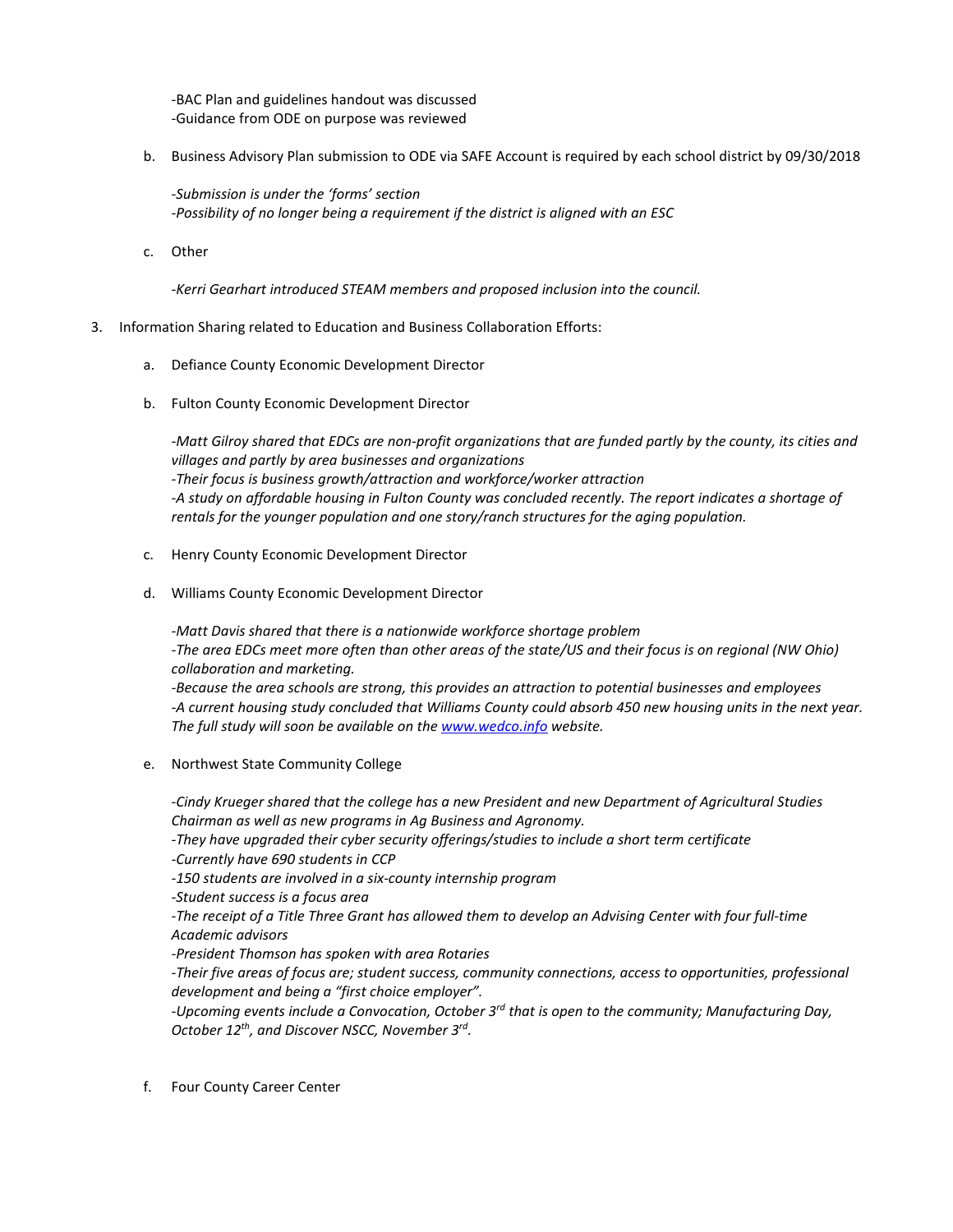*-Tim Meister shared that they have one or two representatives from each county on their many Advisory Boards which are required for each program.*

*-Now have robotics and Smart Labs with a full time robotics trainer and new welding robot*

*-Touched on the school's Early Job Placement Program is trying to remove some of the roadblocks for those under 18 in the program not being able to work in some facilities due to age.*

*-Drug testing implemented through 'Drug Free Clubs of America' program that allows students to earn a card to present to potential employers that recognizes them as drug free.*

## g. STEAM

*-John Mansel-Pleydell shared that STEAM was started in May 2017 focusing on events to bring districts and businesses together* 

*-A roundtable is scheduled for September 12, 2018*

*-Worked with Fulton County 'Workplace Wednesdays'*

*-North Star Bluescope Steel and Nature Fresh Farms tour*

*-Observed STEM camp in July, 2018 at Spangler Candy offered by NSCC*

*-Tinora is currently interested in Maker Space*

*-Kris Dobbelaere is organizing a Tinker Tank (mobile Maker Space)*

*-Working with NSCC in developing a Maker Fair*

*-Chad Rex shared that they are working with districts on drones in education similar to robotics competitions -Students are learning to fly, fix and design drones*

## h. School Districts

*-Chris Lake shared that they are partnering with Swanton Welding to provide welding experience to some students two days a week.*

*-Jim Roach shared that they are again partnering with Defiance Metal Products to provide experience for students as well.*

*-Kelly Meyers shared that Holgate is completing some solar field and LED upgrades during the school year that will give the students opportunities to observe the work and interview the workers regarding their professions/techniques.*

### 4. New Business:

- a. Business Spotlight notify Kerri if you would like to schedule a community business for the agenda to provide a 15-20 minute overview their business and collaboration ideas/interest
- b. Data/Needs Assessment Discussion

*-Kerri discussed the Ohio College Tech Prep sample survey handout that has been used to gather information from local businesses. Matt Gilroy suggested that the EDCs could gather this information more specific to our region as they have closer direct contact with local businesses.* 

c. Plan of Action/Focus for 2018-19

*-A survey will be sent out prior to the next meeting to help determine what members feel are priorities of this BAC which in turn will assist with action planning at the December meeting.*

### 5. Issues From the Council/Around the Table:

*-Matt Gilroy stated that many of the challenges districts are facing are the same as area businesses such as drug use, truancy/tardiness, disorganization, soft skills and problem-solving*